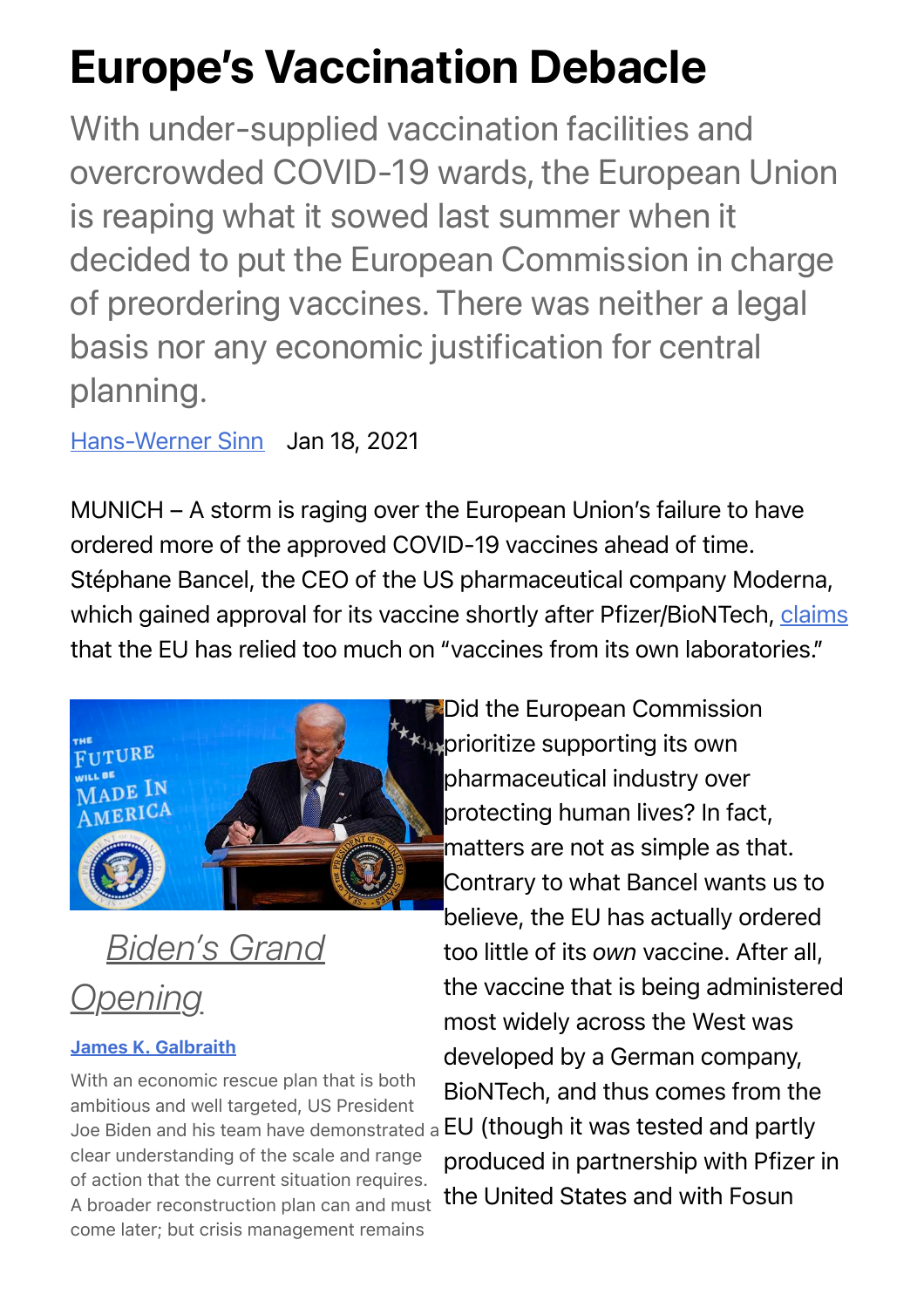the order of the day. Pharma in China).

Far from having ordered too little of the "American" vaccine, the EU sat back while the US and other countries stocked up on doses of a vaccine that was created and produced in a German lab. The EU is guilty not of protectionism, but of institutional inflexibility. The slow vaccine rollout in many European countries is the result of the EU's failure to coordinate the interests of the various member states. Whereas some countries balked at the price of BioNTech's mRNA vaccine, others were skeptical about its new gene-based technological underpinnings, and still others simply did not recognize the urgency of the situation, having assumed that the worst of the pandemic had already passed.

To be sure, an inter-European rivalry between national vaccine producers may have contributed to the EU's unwillingness to preorder more of the German vaccine last summer, as America and other countries did. As a small start-up from Mainz, BioNTech had little chance of being heard above the din of lobbying at the European Commission by established European pharmaceutical giants.

Whatever the reason, the severe delay in the supply of vaccines in Europe is now a fact. While the US, the United Kingdom, Japan, and Canada jostled last July and August to secure huge batches of the BioNTech vaccine, the EU initially placed its orders only with Sanofi and AstraZeneca, both of which subsequently admitted difficulties in clinical trials. Not until November – when journalists started asking pointed questions – did the EU strike its first deal for a batch of the BioNTech vaccine. This was followed in December and early January by further purchases, including from Moderna.

Due to the delay in ordering, the deliveries are coming late. After all, producers are operating on a first-come, first-served basis and need time to build up new production sites. As a result, European news media are filled with forlorn images of empty vaccination centers that have run out of supply, alongside footage of overstretched intensive care units. A sense of imminent horror has seized a frightened European public. At this rate, the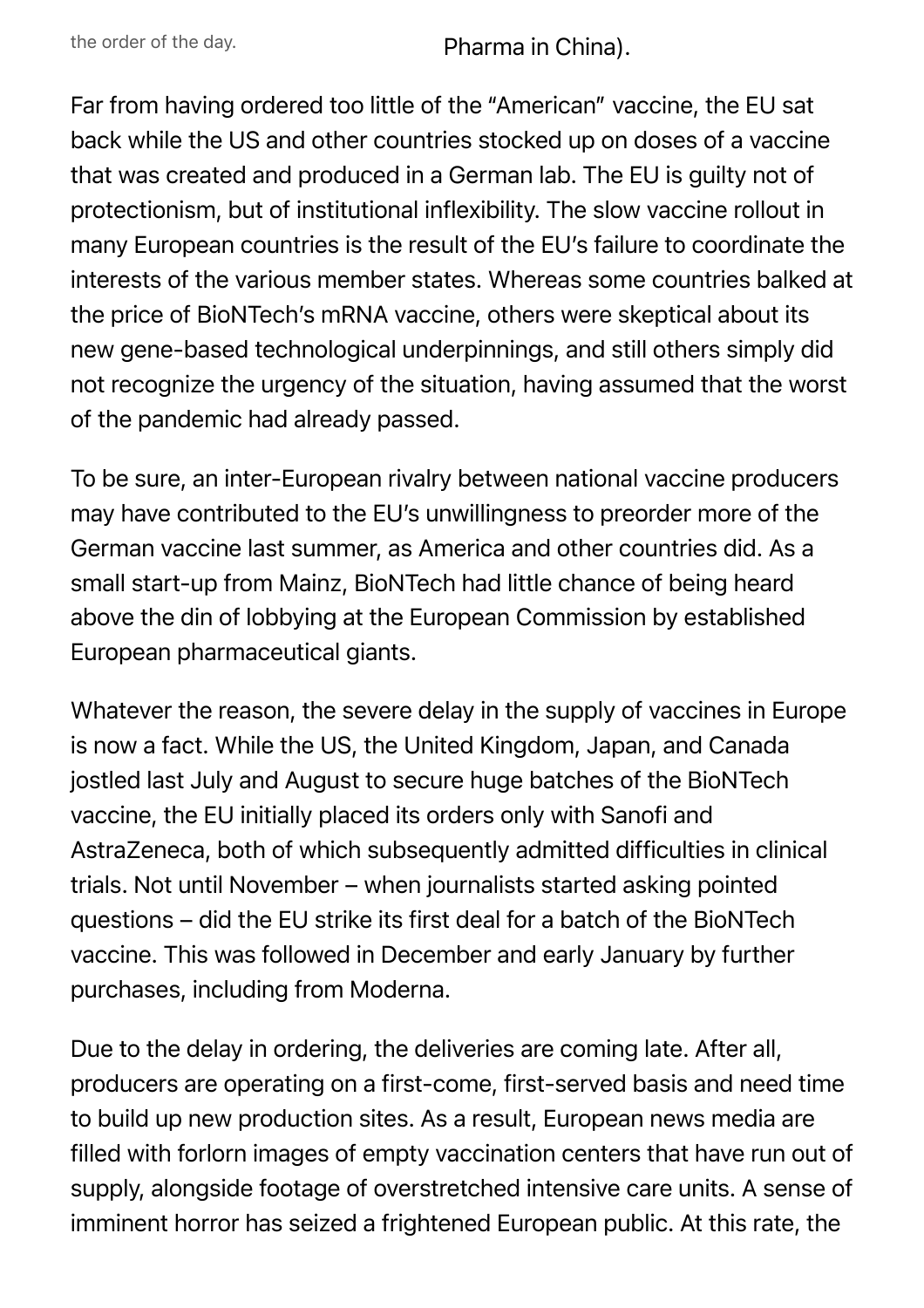EU will have no chance of catching up with the US, the UK, Israel, and other leading vaccinators until this summer.



## Subscribe to Project Syndicate

Enjoy unlimited access to the ideas and opinions of the world's leading thinkers, including weekly long reads, book reviews, and interviews; *The Year Ahead* annual print magazine; the complete *PS* archive; and more – All for less than \$9 a month.

Subscribe Now

The EU contends that it diversified its orders early on because it couldn't know which vaccine candidates would succeed. But that is a cheap excuse, considering that it still didn't order nearly enough from any producer to be able to vaccinate its people in the

event that only one vaccine candidate reached the approval stage – a distinct possibility at the time.

If the EU had taken the risk of purchasing enough doses to cover two-thirds of its population from each

of the six producers it dealt with, it would have needed to spend just €29 billion (\$35 billion). For comparison, that is how much income the EU economy has been losing over the course of just ten days of the COVID-19 crisis. And given that not one but two vaccines have now turned out to be highly effective, the EU would have ended up with a surplus of highquality doses, which it could have donated to some 300 million people across the developing world.

No single decision-maker bears the blame for Europe's vaccination debacle. But this episode should make clear that EU member states were wrong to entrust the European Commission with the purchase of vaccines last summer. Article 5 of the Treaty on European Union subjects the EU to the Subsidiarity Principle, which leaves political actions up to member states, except in cases where supranational action can be proven to be more efficient. When it came to securing an ample supply of vaccines, this principle was willfully ignored. There is neither the legal necessity nor a convincing economic justification for central planning in the procurement of vaccines. Had member-state governments been able to buy vaccines